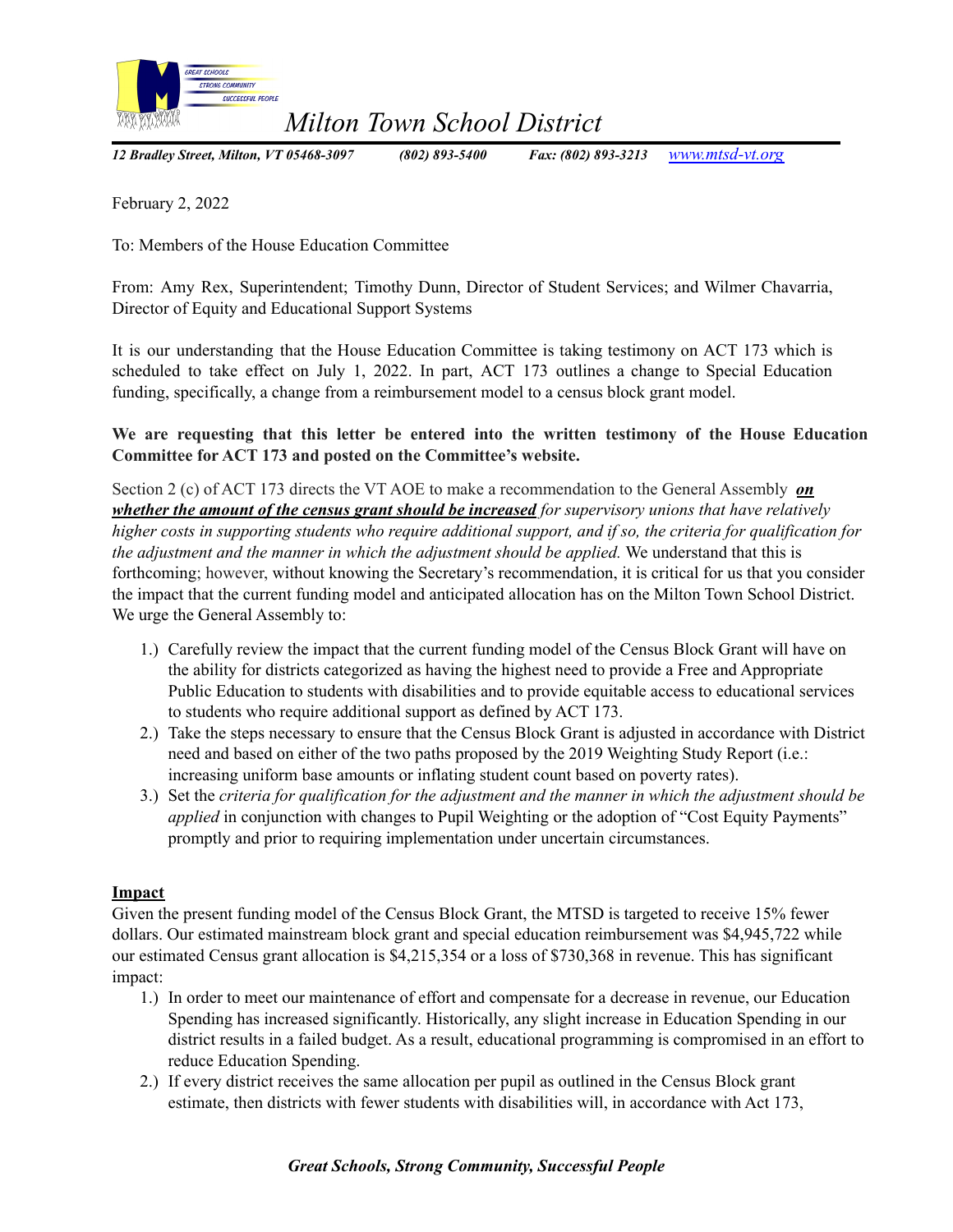have a higher level of flexibility to support students who require additional support. The MTSD will not experience this assumed benefit of flexibility. Rather, as a district with a higher than state average of students with disabilities, many of whom have low prevalence disabilities (i.e intellectual disabilities, Autism Spectrum, or multiple disabilities) thus requiring a higher service cost to access FAPE, the MTSD will not only have less flexibility to serve other students who may require additional support services, but we will annually struggle to meet our federally required Maintenance of Effort for students already identified with disabilities.

3.) The MTSD does not maintain a 'separate' program for students with low prevalence disabilities; we are recognized for providing FAPE in a fully inclusive program model that is the least restrictive. A Census Block grant that does not account for student need would eliminate our ability to fulfill the intent of the Individuals with Disabilities Education Act; it would not only be detrimental to the growth and dignity of students with low prevalence disabilities, but also to the progress of Vermont overall in terms of inclusion. This funding model without an increase for supervisory unions that have relatively higher costs in supporting students who require additional support will indeed jeopardize our legal responsibility to meet the need of the "I" or "Individual" in our Individualized Education Programs. The need to correct this issue within the Census Block grant is essential to ensure we are fulfilling the intent of the Individuals with Disabilities Education Act.

## **Responsible Legislative Action**

The MTSD is imploring the General Assembly to take action that prevents inequities; that is, creating conditions that allow some districts to provide both a FAPE to students with disabilities and flexibility in serving students who require additional support while leaving other districts to struggle in providing a FAPE to students with disabilities and no flexibility in serving students who require additional support. Equity requires the targeted distribution of resources, rather than standardization, which assumes equal need and privilege for all students and families.

As both available reports point out, there exists more evidence than not that taking factors such as poverty into account to predict future incidence of special education needs is a valid endeavor. Even if the evidence was not compelling enough, at minimum, the state does not currently possess enough empirical evidence of the opposite. No one can claim with certainty that the census-based grant model alone is sufficient to fulfill the special education responsibilities of districts without irregular and disparate local burdens. Because of this lack of solid understanding, we do not believe that the state can, at this time, prudently determine that the decrease in funding for a district such as ours is in fact equitable, and that it will not disproportionately affect our students with the most need, as will be the case of several other districts in our state, mostly those serving the most vulnerable children and communities.

Although the MTSD appreciates the Education Committee's consideration for a 'financial glide path', this may actually distract from the General Assembly's ability to focus thoughtfully on a long term grant implementation plan that is robust, evidence-based, and equitable. In order to preserve program integrity and community trust, a delay in the implementation of the Census Block grant for one more year is warranted.

The delay would allow the General Assembly ample time to make a final decision on Pupil Weighting and consider the Census Block grant criteria in conjunction with Pupil Weights as recommended by the 2019 Study, or "Cost Equity Payments" as presented in the most current report. Section IX of the recently released "Task Force on the Implementation of the Pupil Weighting Factors Report" recommends that, in considering transitioning to new weights and categorical aid, changes phase in over a 5-year period, but that "if a change in formula will lead to large impacts on districts, a longer transition should be considered" (p. 27). While not referring to special education funding specifically, we believe the same principle to be applicable, and request that this recommendation by the taskforce be honored in this case as well.